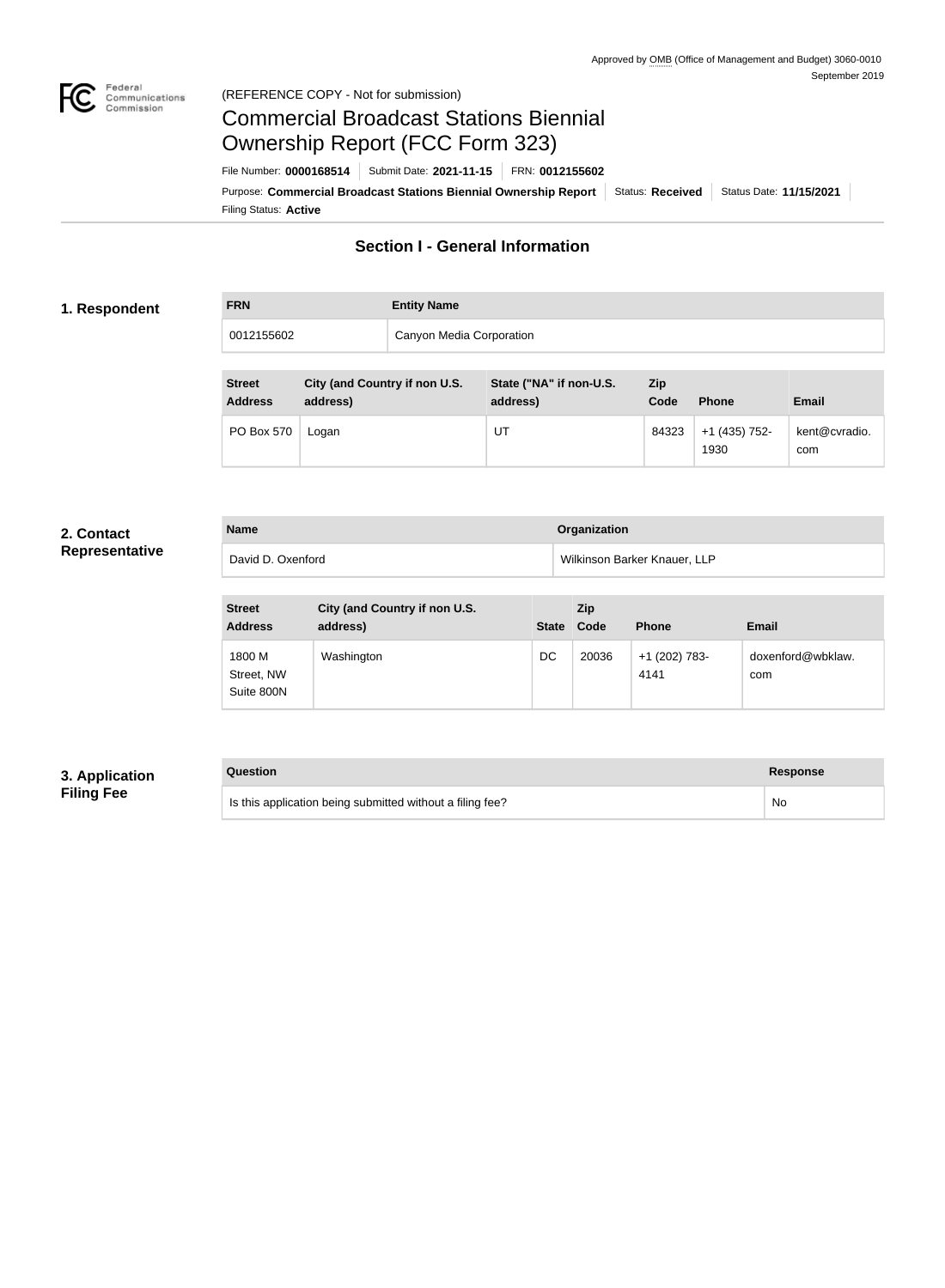| <b>Fees</b> | <b>Application Type</b> | <b>Form Number</b> | <b>Fee Code</b> | Quantity      | <b>Fee Amount</b> | <b>Subtotal</b> |
|-------------|-------------------------|--------------------|-----------------|---------------|-------------------|-----------------|
|             | Biennial                | Form 323           | <b>MAR</b>      | ີ<br><u>_</u> | 85                | \$170.00        |
|             |                         |                    |                 |               | Total             | \$170.00        |

## **4. Nature of Respondent**

| (a) Provide the following information about the Respondent: |                        |  |
|-------------------------------------------------------------|------------------------|--|
| <b>Relationship to stations/permits</b>                     | Licensee               |  |
| <b>Nature of Respondent</b>                                 | For-profit corporation |  |

**(b) Provide the following information about this report:**

| <b>Purpose</b> | Biennial                                                                                                                                                                               |
|----------------|----------------------------------------------------------------------------------------------------------------------------------------------------------------------------------------|
| "As of" date   | 10/01/2021                                                                                                                                                                             |
|                | When filing a biennial ownership report or validating<br>and resubmitting a prior biennial ownership report, this<br>date must be Oct. 1 of the year in which this report is<br>filed. |

#### **5. Licensee(s) and Station(s)**

#### **Respondent is filing this report to cover the following Licensee(s) and station(s):**

| Licensee/Permittee Name  | <b>FRN</b> |
|--------------------------|------------|
| Canyon Media Corporation | 0012155602 |
|                          |            |

| Fac. ID No. | <b>Call Sign</b> | <b>City</b> | <b>State</b> | <b>Service</b> |
|-------------|------------------|-------------|--------------|----------------|
| 12325       | <b>KZNU</b>      | ST. GEORGE  | UT           | AM             |
| 18140       | <b>KONY</b>      | ST. GEORGE  | UT           | FM             |

# **Section II – Biennial Ownership Information**

**1. 47 C.F.R. Section 73.3613 and Other Documents**

Licensee Respondents that hold authorizations for one or more full power television, AM, and/or FM stations should list all contracts and other instruments set forth in 47 C.F.R. Section 73.3613(a) through (c) for the facility or facilities listed on this report. In addition, attributable Local Marketing Agreements (LMAs) and attributable Joint Sales Agreements (JSAs) must be disclosed by the licensee of the brokering station on its ownership report. If the agreement is an attributable LMA, an attributable JSA, or a network affiliation agreement, check the appropriate box. Otherwise, select "Other." Non-Licensee Respondents, as well as Licensee Respondents that only hold authorizations for Class A television and/or low power television stations, should select "Not Applicable" in response to this question.

| <b>Document Information</b>                     |                                                                                   |  |
|-------------------------------------------------|-----------------------------------------------------------------------------------|--|
| Description of contract or instrument           | Amended and Restated Articles of Incorporation                                    |  |
| Parties to contract or instrument               | State of Utah                                                                     |  |
| Date of execution                               | 04/2011                                                                           |  |
| Date of expiration                              | No expiration date                                                                |  |
| <b>Agreement type</b><br>(check all that apply) | Other<br><b>Agreement Type:</b> Amended and Restated Articles of<br>Incorporation |  |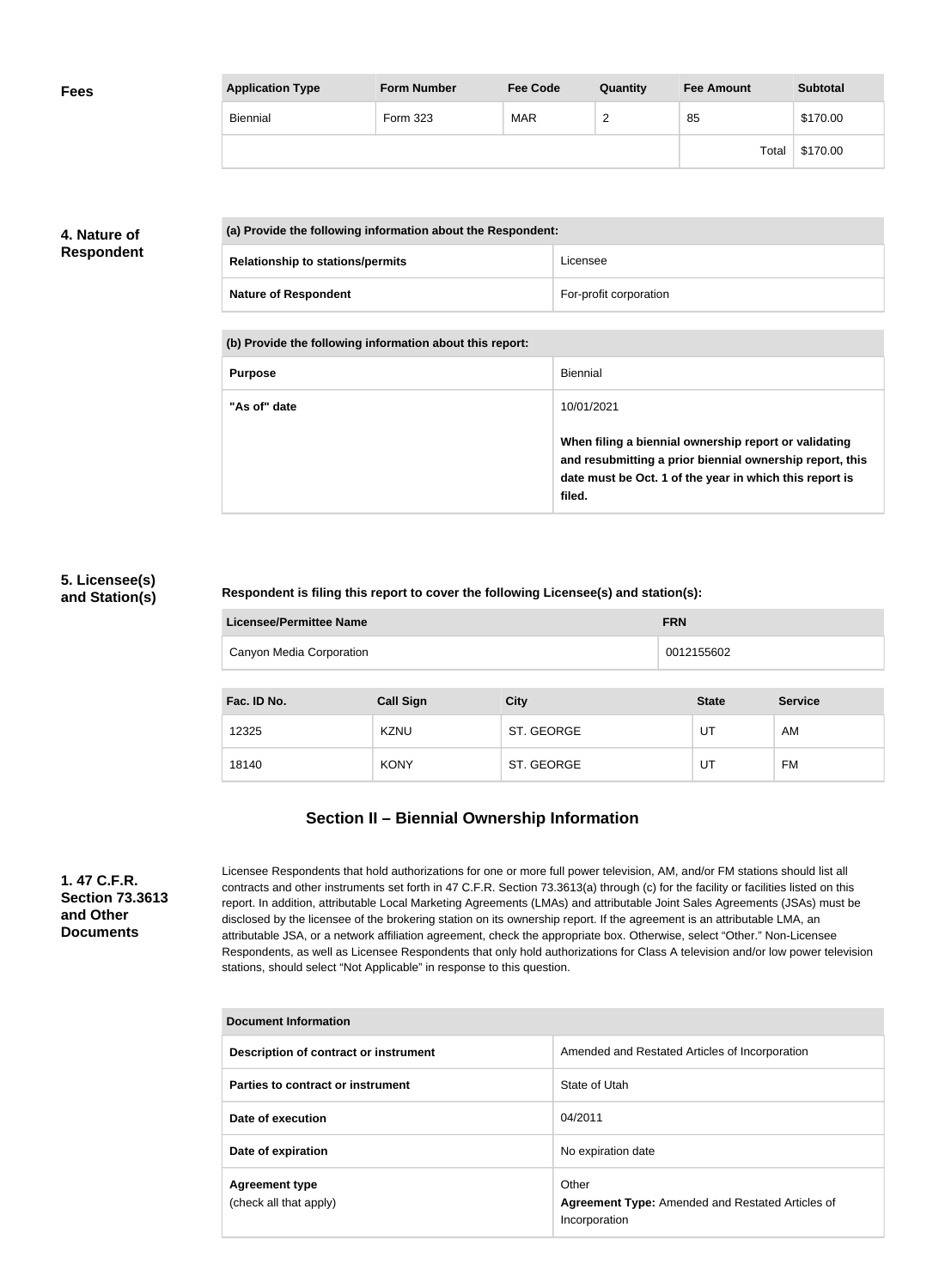| <b>Document Information</b>                     |                                        |  |
|-------------------------------------------------|----------------------------------------|--|
| Description of contract or instrument           | <b>Bylaws</b>                          |  |
| Parties to contract or instrument               | State of Utah                          |  |
| Date of execution                               | 03/2001                                |  |
| Date of expiration                              | No expiration date                     |  |
| <b>Agreement type</b><br>(check all that apply) | Other<br><b>Agreement Type: Bylaws</b> |  |

| <b>Document Information</b>                     |                                                 |  |  |  |
|-------------------------------------------------|-------------------------------------------------|--|--|--|
| Description of contract or instrument           | <b>Trust Agreement</b>                          |  |  |  |
| Parties to contract or instrument               | Grantor, Trustee, Beneficiaries                 |  |  |  |
| Date of execution                               | 12/2012                                         |  |  |  |
| Date of expiration                              | No expiration date                              |  |  |  |
| <b>Agreement type</b><br>(check all that apply) | Other<br><b>Agreement Type: Trust Agreement</b> |  |  |  |

#### **2. Ownership Interests**

**(a)** Ownership Interests. This Question requires Respondents to enter detailed information about ownership interests by generating a series of subforms. Answer each question on each subform. The first subform listing should be for the Respondent itself. If the Respondent is not a natural person, also list each of the officers, directors, stockholders, non-insulated partners, non-insulated members, and any other persons or entities with a direct attributable interest in the Respondent pursuant to the standards set forth in 47 C.F.R. Section 73.3555. (A "direct" interest is one that is not held through any intervening companies or entities.) List each interest holder with a direct attributable interest in the Respondent separately.

Leave the percentage of total assets (Equity Debt Plus) field blank for an interest holder unless that interest holder has an attributable interest in the Respondent solely on the basis of the Commission's Equity Debt Plus attribution standard, 47 C.F.R. Section 73.3555, Note 2(i).

In the case of vertical or indirect ownership structures, list only those interests in the Respondent that also represent an attributable interest in the Licensee(s) for which the report is being submitted.

Entities that are part of an organizational structure that includes holding companies or other forms of indirect ownership must file separate ownership reports. In such a structure do not report, or file a separate report for, any interest holder that does not have an attributable interest in the Licensee(s) for which the report is being submitted.

Please see the Instructions for further detail concerning interests that must be reported in response to this question.

The Respondent must provide an FCC Registration Number for each interest holder reported in response to this question. Please see the Instructions for detailed information and guidance concerning this requirement.

| ווטוווטוווטווון שוופוסוואט |                                     |            |
|----------------------------|-------------------------------------|------------|
| <b>FRN</b>                 | 0012155602                          |            |
| <b>Entity Name</b>         | Canyon Media Corporation            |            |
| <b>Address</b>             | PO Box                              |            |
|                            | <b>Street 1</b>                     | PO Box 570 |
|                            | <b>Street 2</b>                     |            |
|                            | City                                | Logan      |
|                            | State ("NA" if non-U.S.<br>address) | UT         |
|                            | <b>Zip/Postal Code</b>              | 84323      |
|                            |                                     |            |

#### **Ownership Information**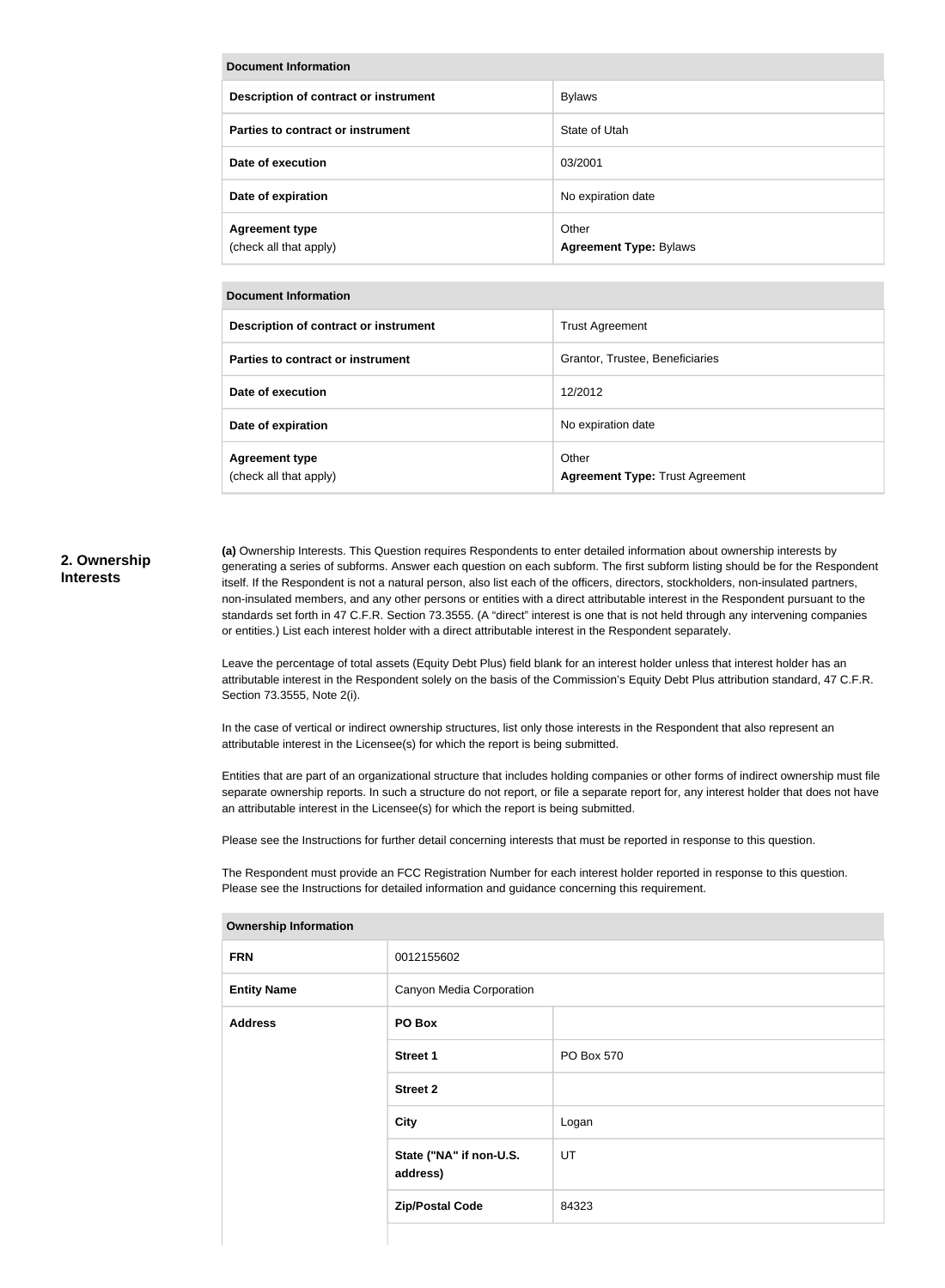|                                                                                      | Country (if non-U.S.<br>address)                        | <b>United States</b> |                            |
|--------------------------------------------------------------------------------------|---------------------------------------------------------|----------------------|----------------------------|
| <b>Listing Type</b>                                                                  | Respondent                                              |                      |                            |
| <b>Positional Interests</b><br>(check all that apply)                                | Respondent                                              |                      |                            |
| <b>Tribal Nation or Tribal</b><br><b>Entity</b>                                      | Interest holder is not a Tribal nation or Tribal entity |                      |                            |
| <b>Interest Percentages</b><br>(enter percentage values<br>from 0.0 to 100.0)        | Voting                                                  | 0.0%                 | <b>Jointly Held?</b><br>No |
|                                                                                      | <b>Equity</b>                                           | 0.0%                 |                            |
|                                                                                      | <b>Total assets (Equity Debt</b><br>Plus)               | 0.0%                 |                            |
| Does interest holder have an attributable interest in one or more broadcast stations |                                                         |                      | <b>No</b>                  |

**that do not appear on this report?**

| <b>Ownership Information</b>                                                                                                      |                                           |                        |                                   |
|-----------------------------------------------------------------------------------------------------------------------------------|-------------------------------------------|------------------------|-----------------------------------|
| <b>FRN</b>                                                                                                                        | 0004993986                                |                        |                                   |
| <b>Name</b>                                                                                                                       | M. Kent Frandsen                          |                        |                                   |
| <b>Address</b>                                                                                                                    | PO Box                                    |                        |                                   |
|                                                                                                                                   | <b>Street 1</b>                           | P.O. Box 570           |                                   |
|                                                                                                                                   | <b>Street 2</b>                           |                        |                                   |
|                                                                                                                                   | <b>City</b>                               | Logan                  |                                   |
|                                                                                                                                   | State ("NA" if non-U.S.<br>address)       | UT                     |                                   |
|                                                                                                                                   | <b>Zip/Postal Code</b>                    | 84323                  |                                   |
|                                                                                                                                   | Country (if non-U.S.<br>address)          | <b>United States</b>   |                                   |
| <b>Listing Type</b>                                                                                                               | Other Interest Holder                     |                        |                                   |
| <b>Positional Interests</b><br>(check all that apply)                                                                             | Officer, Director, Stockholder            |                        |                                   |
| Citizenship, Gender,<br><b>Ethnicity, and Race</b><br><b>Information (Natural</b>                                                 | <b>Citizenship</b>                        | US                     |                                   |
|                                                                                                                                   | Gender                                    | Male                   |                                   |
| <b>Persons Only)</b>                                                                                                              | <b>Ethnicity</b>                          | Not Hispanic or Latino |                                   |
|                                                                                                                                   | Race                                      | White                  |                                   |
| <b>Interest Percentages</b><br>(enter percentage values                                                                           | Voting                                    | 70.0%                  | <b>Jointly Held?</b><br><b>No</b> |
| from 0.0 to 100.0)                                                                                                                | <b>Equity</b>                             | 51.0%                  |                                   |
|                                                                                                                                   | <b>Total assets (Equity Debt</b><br>Plus) |                        |                                   |
| Does interest holder have an attributable interest in one or more broadcast stations<br>Yes<br>that do not appear on this report? |                                           |                        |                                   |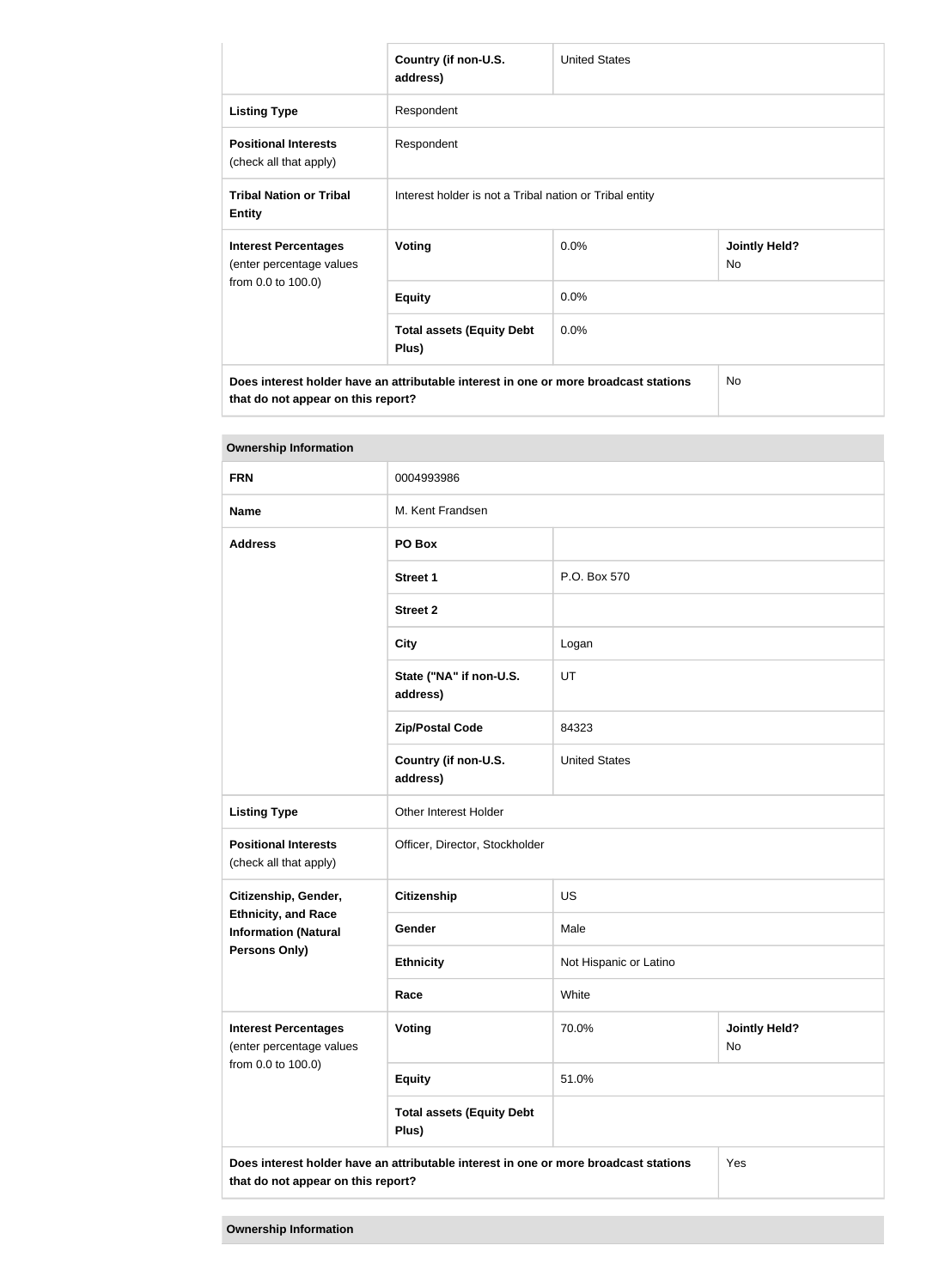| <b>FRN</b>                                                                                                                                                 | 0022765309                                              |                      |                            |
|------------------------------------------------------------------------------------------------------------------------------------------------------------|---------------------------------------------------------|----------------------|----------------------------|
| <b>Entity Name</b>                                                                                                                                         | Frandsen Media Minor Trust u/a December 2012            |                      |                            |
| <b>Address</b>                                                                                                                                             | PO Box                                                  |                      |                            |
|                                                                                                                                                            | <b>Street 1</b>                                         | 810 West 200 North   |                            |
|                                                                                                                                                            | <b>Street 2</b>                                         |                      |                            |
|                                                                                                                                                            | <b>City</b>                                             | Logan                |                            |
|                                                                                                                                                            | State ("NA" if non-U.S.<br>address)                     | UT                   |                            |
|                                                                                                                                                            | <b>Zip/Postal Code</b>                                  | 84321                |                            |
|                                                                                                                                                            | Country (if non-U.S.<br>address)                        | <b>United States</b> |                            |
| <b>Listing Type</b>                                                                                                                                        | Other Interest Holder                                   |                      |                            |
| <b>Positional Interests</b><br>(check all that apply)                                                                                                      | Stockholder                                             |                      |                            |
| <b>Tribal Nation or Tribal</b><br><b>Entity</b>                                                                                                            | Interest holder is not a Tribal nation or Tribal entity |                      |                            |
| <b>Interest Percentages</b><br>(enter percentage values                                                                                                    | <b>Voting</b>                                           | 30.0%                | <b>Jointly Held?</b><br>No |
| from 0.0 to 100.0)                                                                                                                                         | <b>Equity</b>                                           | 19.0%                |                            |
|                                                                                                                                                            | <b>Total assets (Equity Debt</b><br>Plus)               |                      |                            |
| Does interest holder have an attributable interest in one or more broadcast stations<br>Yes<br>that do not appear on this report?                          |                                                         |                      |                            |
|                                                                                                                                                            |                                                         |                      |                            |
| (b) Respondent certifies that any interests, including equity, financial, or voting<br>Yes<br>interests, not reported in this filing are non-attributable. |                                                         |                      |                            |

If "No," submit as an exhibit an explanation.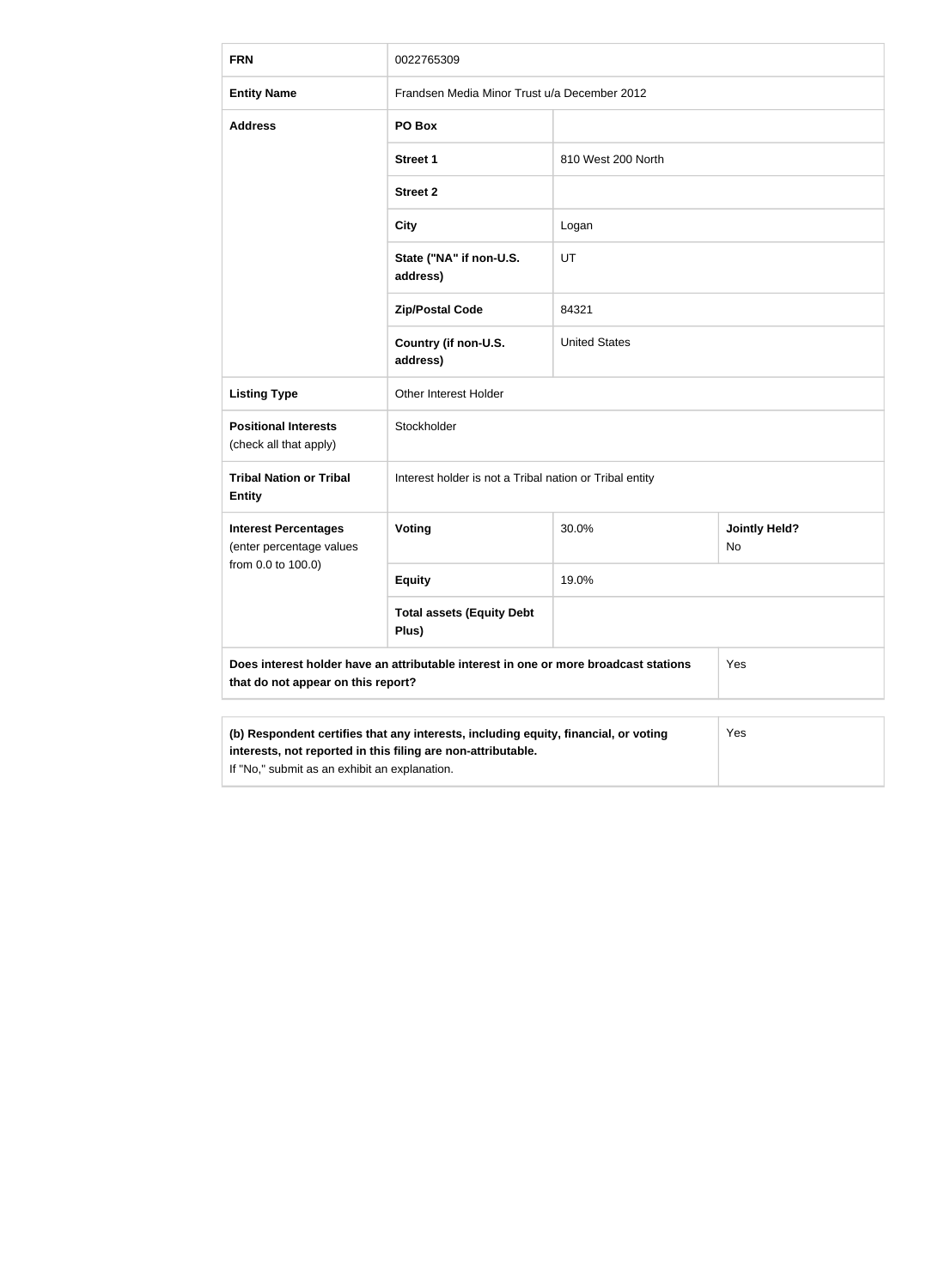

**(d) Are any of the individuals listed as an attributable interest holder in the Respondent married to each other or related to each other as parentchild or as siblings?** No

If "Yes," provide the following information for each such the relationship.

| (e) Is Respondent seeking an attribution exemption for any officer or director with<br>duties wholly unrelated to the Licensee(s)?                                                                                             | No. |
|--------------------------------------------------------------------------------------------------------------------------------------------------------------------------------------------------------------------------------|-----|
| If "Yes," complete the information in the required fields and submit an Exhibit fully describing<br>that individual's duties and responsibilities, and explaining why that individual should not be<br>attributed an interest. |     |

#### **3. Organizational Chart (Licensees Only)**

Attach a flowchart or similar document showing the Licensee's vertical ownership structure including the Licensee and all entities that have attributable interests in the Licensee. Licensees with a single parent entity may provide a brief explanatory textual Exhibit in lieu of a flowchart or similar document. Licensees without parent entities should so indicate in a textual Exhibit.

**Non-Licensee Respondents should select "N/A" in response to this question.**

| <b>File Name</b>                    |           | Uploaded By Attachment Type | <b>Description</b>                |
|-------------------------------------|-----------|-----------------------------|-----------------------------------|
| Canyon Media Corp own chart (1).pdf | Applicant | <b>Ownership Chart</b>      | Canyon Media Corp Ownership Chart |